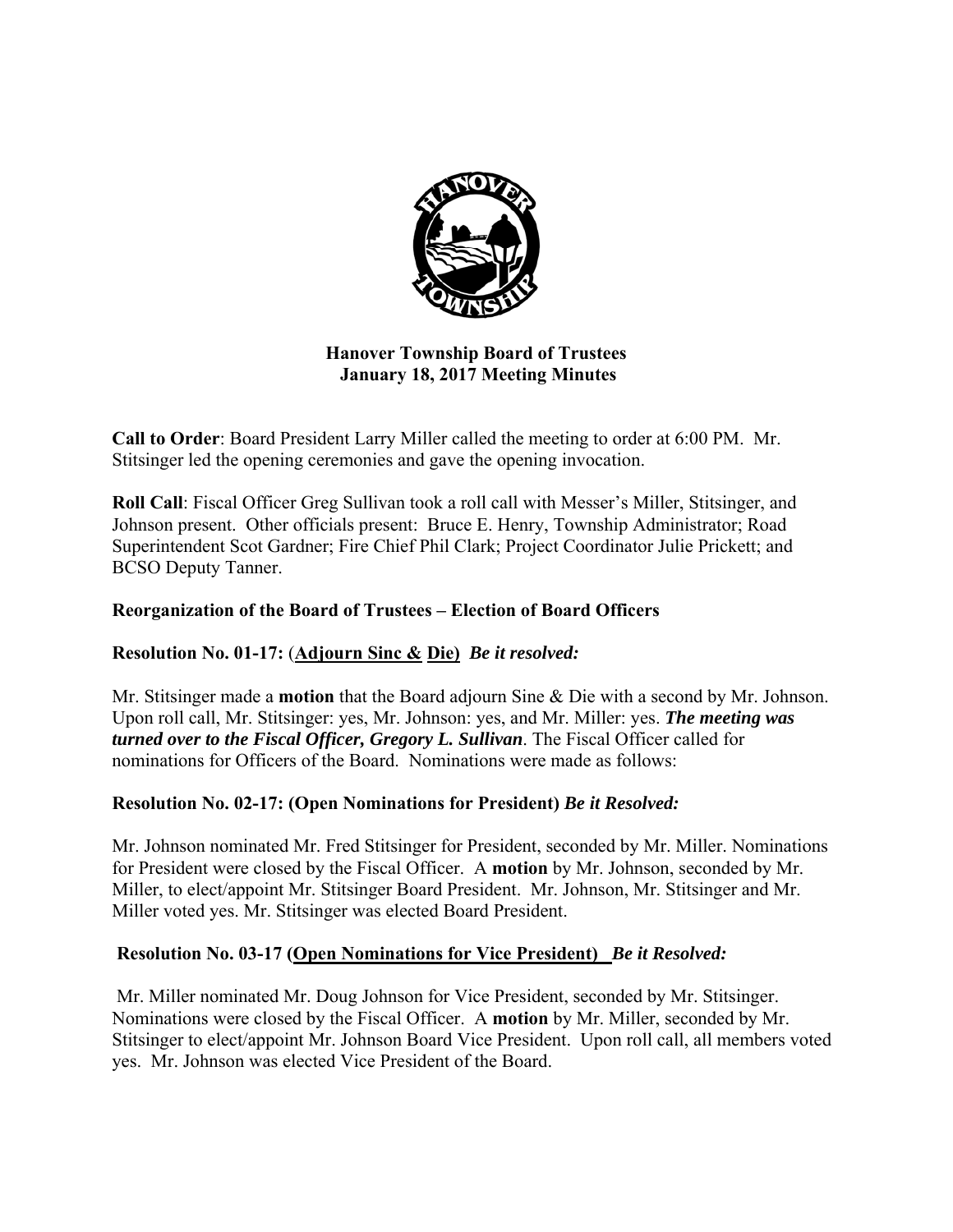## **Resolution No. 04-17 (Out of Sine & Die)** *Be it Resolved:*

Mr. Miller made a **motion** with Mr. Johnson seconding for the Board to move out of Sine & Die and resume the regular meeting with Mr. Stitsinger presiding. Upon roll call, Mr. Johnson, Mr. Stitsinger, and Mr. Miller voted yes.

**Approval of Meeting Minutes**: Motion made by Mr. Johnson, seconded by Mr. Miller, to waive the reading of the minutes from the December 14, 2016 Regular Meeting and approve the minutes as well as approve all warrants for release/distribution and departmental reports. Upon roll call, all three Trustees voted yes to approve all.

**Guest Presentation:** There were no guest presentations.

**Citizen Participation:** Randy Rhodus, 696 Beissinger Road, addressed the Board to report on the life-saving efforts performed by Deputy Tanner when he responded to a call for assistance for a man suffering chest pains on New Year's Eve. Mr. Rhodus stated that the man survived a heart attack due in part to Deputy Tanner's actions and Mr. Rhodus commended Deputy Tanner for his life-saving efforts.

## **Administration Reports**

*Law Enforcement*: Deputy Tanner gave the following report for the month of December 2016:

# **Butler County Sheriff's Office District #6 Hanover Township Contract Cars Monthly Report for December 2016**

| <b>Month Totals*</b><br><b>Activity Area</b> |      |
|----------------------------------------------|------|
| Dispatched Calls: 166                        | 1846 |
| Felony Reports: 03                           | 54   |
| Misdemeanor Reports: 11                      | 149  |
| Non-Injury Crash: 08                         | 73   |
| Injury Crash: 03                             | 31   |
|                                              | 297  |
| Assists/Back Up: 15                          | 217  |
| Felony Arrests: 01                           | 20   |
| Misdemeanor Arrests: 05                      | 51   |
| <b>OMVI</b> Arrests: 00                      | 03   |
|                                              | 75   |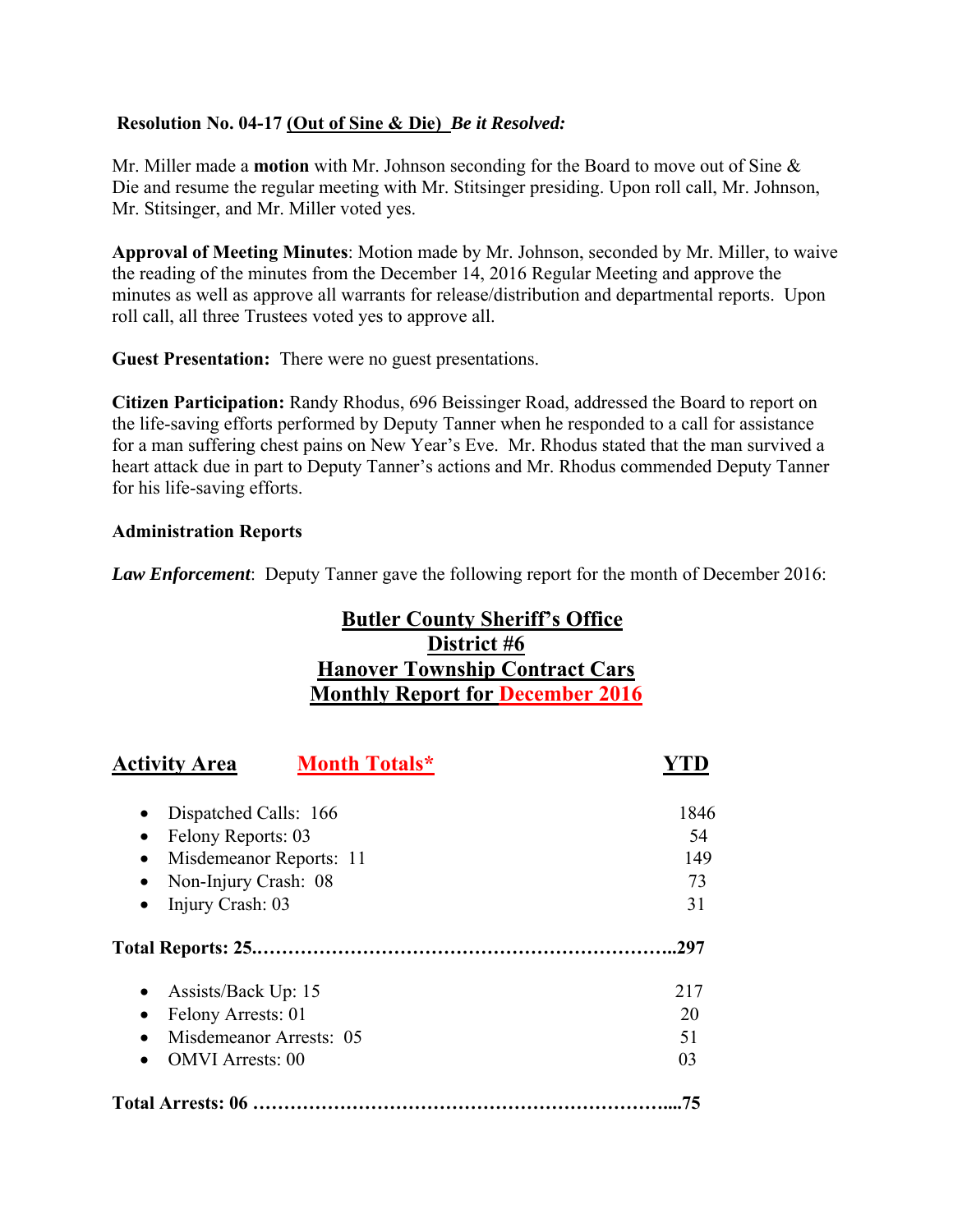|           | • Traffic Stops: 22                 | 217    |
|-----------|-------------------------------------|--------|
| $\bullet$ | <b>Moving Citations:22</b>          | 232    |
|           | • Warning Citations: 08             | 63     |
|           | FIR Cards: 0                        | 00     |
|           | Civil Papers Served: 0              | 01     |
| $\bullet$ | <b>Business Alarms: 1</b>           | 27     |
|           | Residential Alarms: 06              | 109    |
|           | Special Details: 14                 | 171    |
|           | COPS Times: $4,500$ ( <i>Min.</i> ) | 53,300 |
|           | Vacation Checks: 15                 |        |

\*\*\*\*\*\*\*\*\*\*\*\*\*\*\*\*\*\*\*\*\*\*\*\*\*\*\*\*\*\*\*\*\*\*\*\*\*\*\*\*\*\*\*\*\*\*\*\*\*\*\*\*\*\*\*\*\*\*\*\*\*\*\*\*\*\*\*\*\*\*\*\*\*

Reporting: Deputy Tanner and Deputy Mayer/by BEH.

Mr. Henry noted that a summary of law enforcement and Fire Department activity for 2016 has been posted to the Township's website.

*Fire/EMS*: Chief Clark presented the following written report for the month of December 2016:

## **Hanover Township Fire Department Monthly Report for December - Phil Clark Fire Chief (Presented in January 2017)**

Run and detail activity for the Fire and EMS operations are reflected in the following numbers:

| Total for 2015                                               | 733                                              |
|--------------------------------------------------------------|--------------------------------------------------|
| Runs/Operations)                                             |                                                  |
| <b>Total Year 2016: 705 Runs/Operations</b>                  | (December 2015): 66                              |
| Total for the month:<br>$\bullet$                            | <b>127 Runs/Operations</b><br>(79 Fire/EMS Runs) |
| Other<br>$\bullet$                                           | 00                                               |
| <b>Knox Box Details</b><br>$\bullet$                         | 00                                               |
| Fire Inspections:<br>٠                                       | 48                                               |
| Fire Runs:<br>$\bullet$                                      | 15                                               |
| Motor Vehicle Accidents:<br>$\bullet$                        | 06                                               |
| <b>Emergency Medical Operations/Squad Runs:</b><br>$\bullet$ | 58                                               |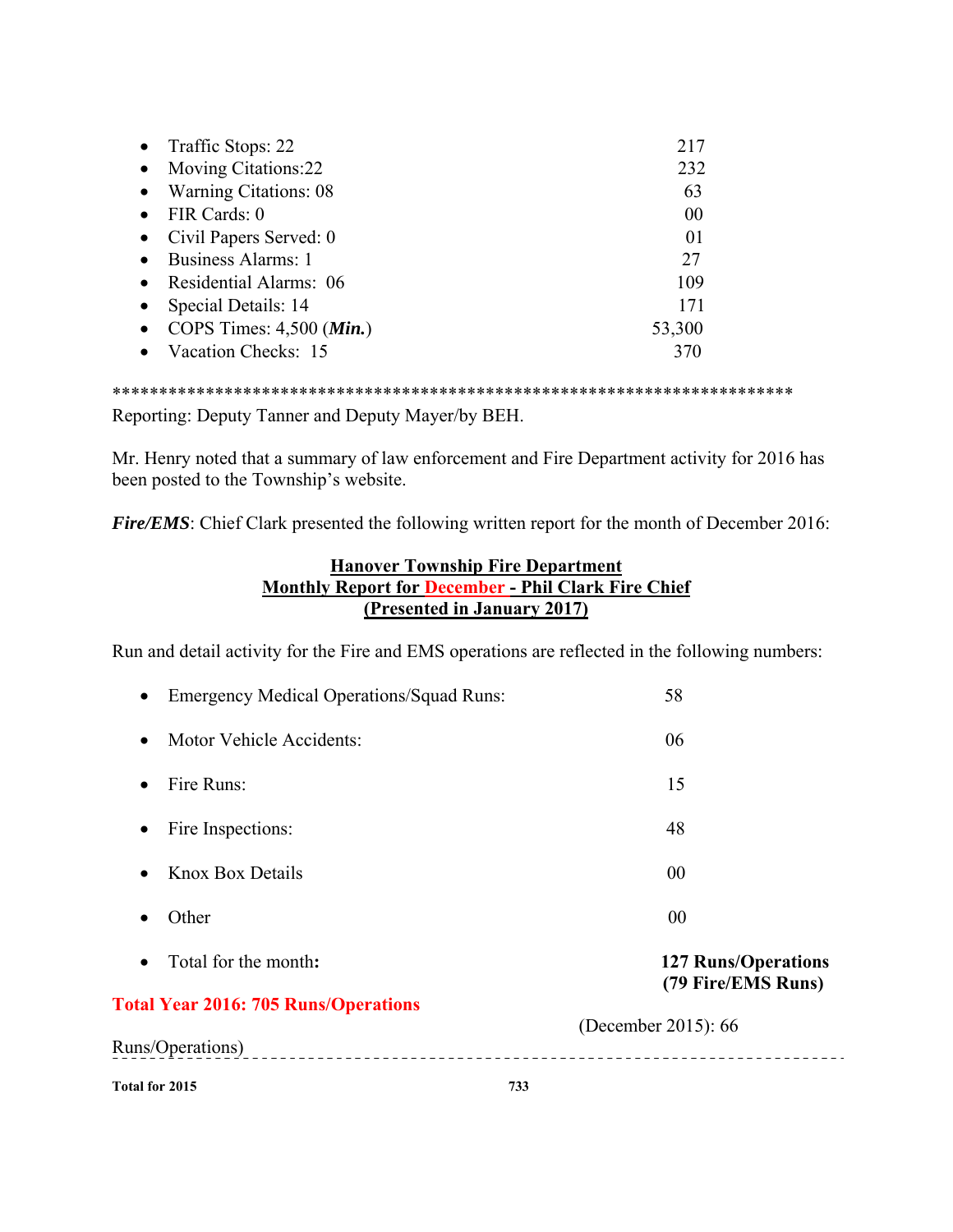| Total for 2014  | 809 |                       |
|-----------------|-----|-----------------------|
| Total for 2013  | 750 | Ten Year Average: 702 |
| Total for 2012  | 693 |                       |
| Total for 2011  | 719 |                       |
| Total for 2010  | 748 |                       |
| Total for 2009  | 676 |                       |
| Total for 2008: | 669 |                       |
| Total for 2007: | 717 |                       |
| Total for 2006: | 505 |                       |

*Road/Cemetery*: Mr. Gardner presented the following report for the month of December 2016:

#### **SUPERINTENDENT'S REPORTS (January 18, 2017)**

Millville Cemetery Operations Report December 1 through December 31, 2016

| 0.00 O Graves sold to Township residents $(a)$ \$610)----------\$ 0.00 |      |
|------------------------------------------------------------------------|------|
|                                                                        |      |
|                                                                        |      |
|                                                                        |      |
|                                                                        |      |
|                                                                        | 0.00 |
| Foundation and Marker installation fees-------------------\$1,836.00   |      |
|                                                                        |      |
|                                                                        |      |

Other Cemetery activities:

- 1. Fixed graves
- 2. Cleaned the office
- 3. Cut down 4 trees
- 4. Installed 2 electric boxes in the office
- 5. Put shelf up in the office
- 6. Emptied all trash cans

#### **Road, Streets and Park (Scot Gardner)**

- 1. Performed ice and snow control on December 13, 17, 18 and  $30<sup>th</sup>$ .
- 2. Cleaned trucks after snow events.
- 3. Hauled our used tires to Rumpke Recycling.
- 4. Painted the restrooms, hallway and kitchen at the Community Center.
- 5. Cleaned and set up for multiple events in the Community Center.
- 6. Replaced 2 LED lights on the front of the Community Center.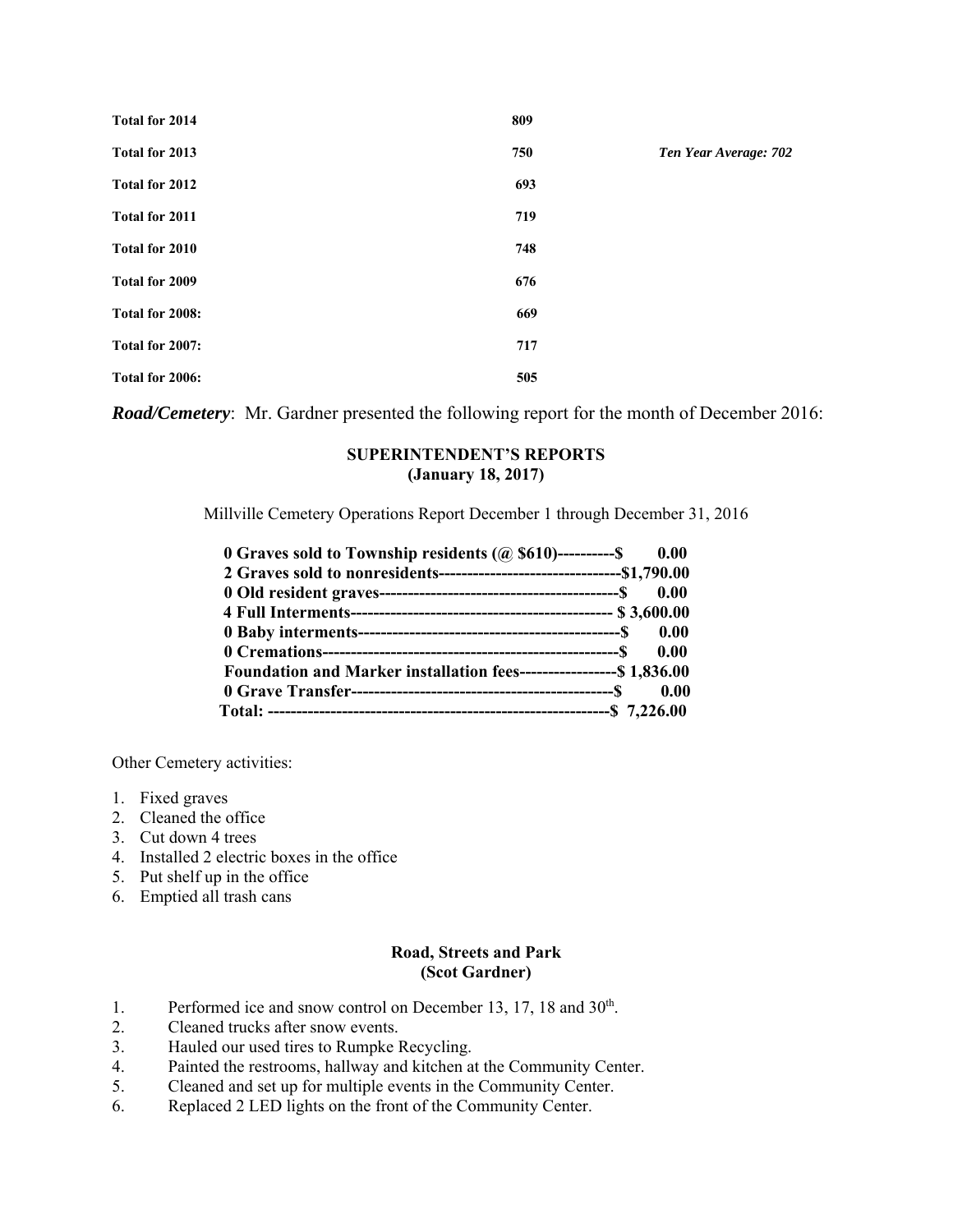- 7. Replaced 6 light tubes under the front and rear porches at the Firehouse.
- 8. Repaired a pot hole on Isabella Lane.
- 9. Rented a lift and cut 4 large ash trees down to the trunks at the Cemetery.
- 10. Replaced 4 fluorescent tubes in the life squad bay.
- 11. Filled out our yearly storm water report.
- 12. Performed monthly truck, Park and storm water inspections.

### *Administrator's Report (Financials and Personnel Issues)*

#### **Administrator December Summary Report (January 2017)**

- **Fire/EMS Run Data:** Dispatch Log information for December 2016. Prepared summary overview of data.
- **Fire Department:** Prepared memo outlining changes for January 2017 scheduling and addition of part time personnel in April 2017. Provided outline to the Chief of suggested steps for hiring.
- **Personnel**: New overall personnel policy book still being worked on. The Trustees were given an outline for review and comment. Final proofreading was worked on and preparing index of topics to match table of contents. Still needs final legal review.
- **Special Events**: Sent out invitations to committees, employees etc for the Holiday party December 10, 2016. Sought donations and prizes for raffle; prepared menu and ordered food items; set up hall and put out food.
- **OTA Conference January 2017:** Prepared class reservations; made hotel reservations for officials attending; copied tentative schedule for elected officials.
- **Park Issues**: Coordinated park donations for memorials and veterans pavers.
- **Nuisance Properties:** Had Junk King to conduct final clean up of 41 Cochran Road. The site had several difficult problems. Reffitt's Towing did tow one vehicle; the other did get proper licensing and was left alone. Still working on over 20 properties but with no staff and insufficient funding, progress is slow as we seek voluntary cooperation. No word yet from CD officials about SR 177 burned out structure.
- **Board, Financial Reports and Payroll Reports**: Obtained data from the Fiscal Officer and prepared Township funds analysis for the monthly Board meeting. Prepared Trustee packets. Prepared numerous contracts and permits for facility rentals. Worked with Ms. Prickett on payroll issues and time sheets for staff.
- **Public Meeting Schedule**: Established schedules for 2017 and sought approval. Posted the schedule to the Township website.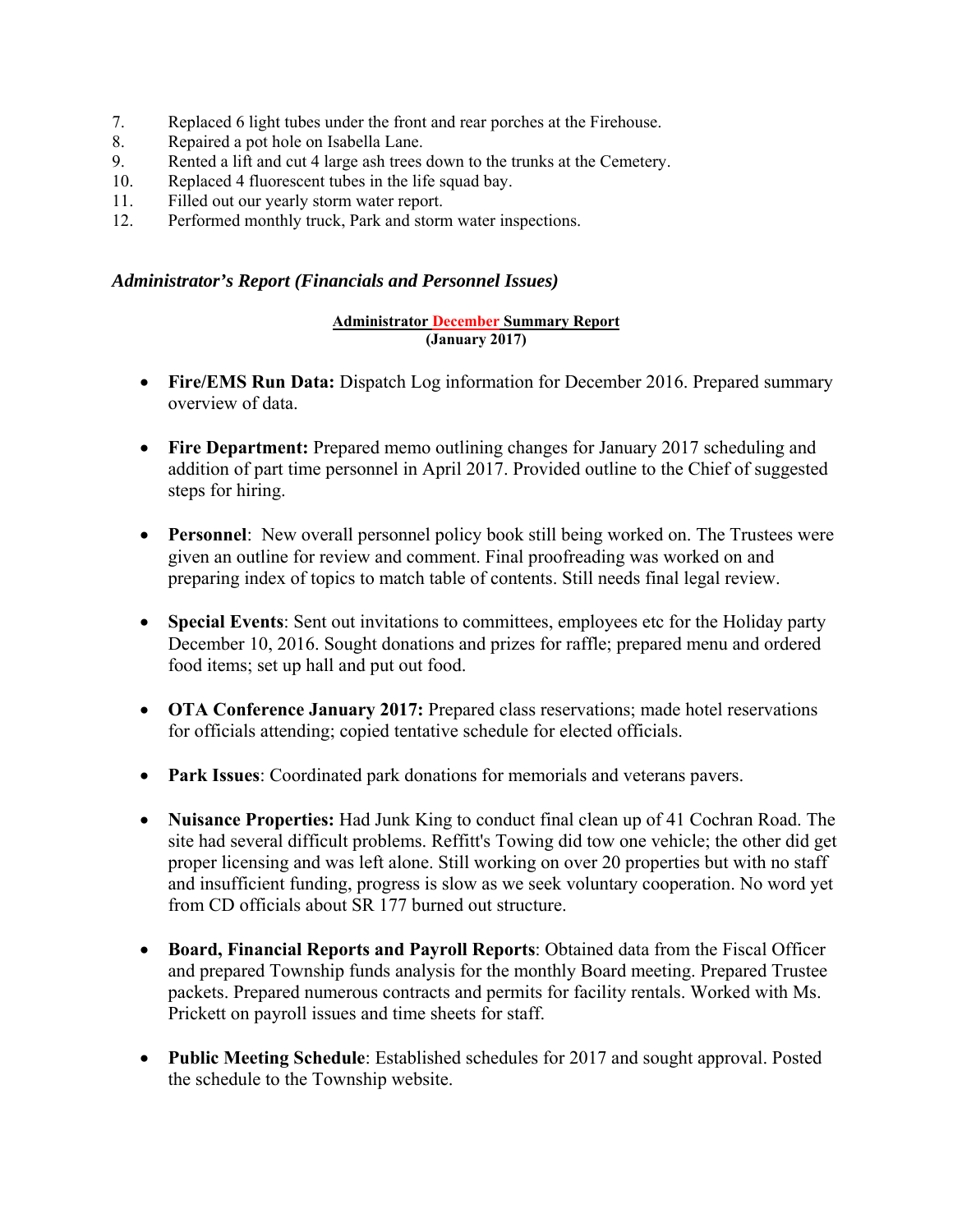## **Personnel Actions and Other Items of Note**

### *Appointment of new personnel and Personnel actions:*

## *Fire Department*

*Hire: Brian Massey 36 Heitsman Drive Hamilton, Ohio 45013FF/EMT B Jacob Mathes 10135 New Haven Road Harrison, Ohio 45030 FF/EMT B Adam Vonderhaar123 N. Washington Blvd. Hamilton, Ohio 45013FF/EMT B Stipend Rate: \$11.00 per hour.* 

### *Road Department and Cemetery: None*

## *Other General Actions Non-Personnel Related: (Still in Progress)*

**Studying ways to secure records** properly and find space as the Township storage is limited at this time. Also still have to finish new formatting of approved Records Retention Schedule to be presented to the state.

**Working on Personnel Handbook**: Final proof reading was completed in December. Working on final version for review and approval.

**Capital Planning:** As reviewed with the Board, working on guidelines for preparation of a 5 year Capital Plan for the Township. Five major requests by department have been submitted. A special meeting is needed to review the list and make decisions in light of budgetary constraints during the last quarter of 2016 or first quarter of 2017.

**For the Road Department**, the 2002 International 4900 Dump Truck/Snow Plow Unit has been repaired and suffices for roadworthiness for the winter operations. Scot Gardner is working to keep the plow unit in service but may require installation of CO2 detectors to protect drivers.

### **Of Note- Budget Information for December 31, 2016**

### **Cash Balance as of December 31, 2016: \$1,046,996.51**

**1) Total Expenditures all funds for December 2016**: \$88,970.28 / **Revenue:** \$52,668.78

**2) Total General Fund cash on hand December 2016: \$**427,581.30 (40.84%) of Total funds

**3) Total Fire/EMS Fund cash on hand December 2016**: \$222,259.23 (21.23%) of Total funds

**4)** *Monthly Revenue and Expenditure Reports by fund are attached to this report.* 

*History of Cash Balances* 

 **Fiscal Year 2014 Fiscal Year 2015**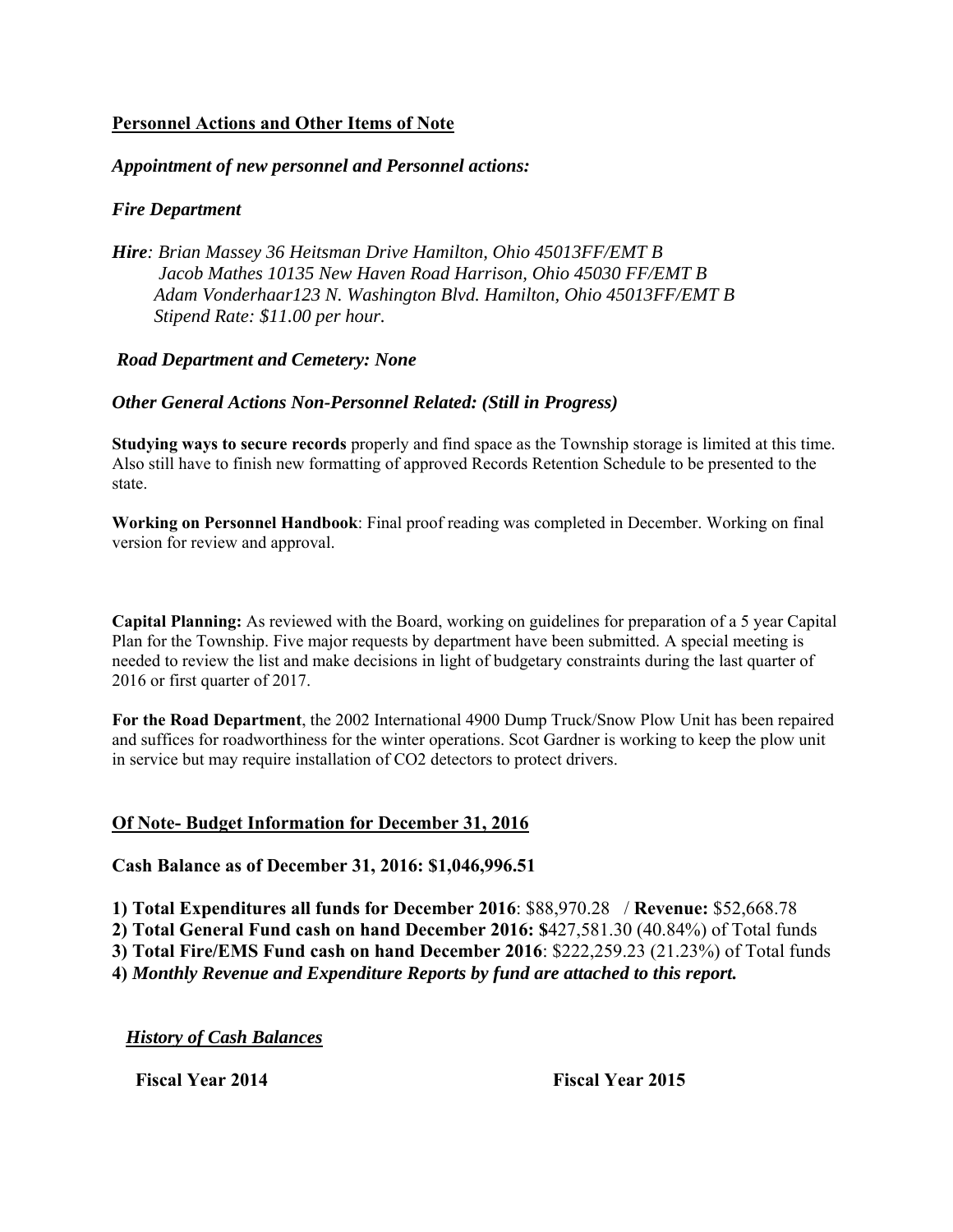| Jan-Cash Balance: \$1,380,611.21   | Jan:  | \$1,148,374.71 |
|------------------------------------|-------|----------------|
| Feb-Cash Balance: \$1,331,175.05   | Feb:  | \$1,158,413.75 |
| Mar-Cash Balance: \$1,259,054.92   | Mar:  | \$1,551,667.37 |
| April-Cash Balance: \$1,546,929.78 | Apr:  | \$1,458,584.04 |
| May-Cash Balance: \$1,524,373.14   | May:  | \$1,477,662.73 |
| June-Cash Balance: \$1,506,977.71  | June: | \$1,393,267.44 |
| July-Cash Balance: \$1,517,738.15  | July: | \$1,332,264.37 |
| Aug-Cash Balance: \$1,286,101.15   | Aug:  | \$1,125,949.35 |
| Sept-Cash Balance: \$1,533,842.91  | Sept: | \$1,449,880.79 |
| Oct- Cash Balance: \$1,444,676.89  | Oct:  | \$1,362,945.99 |
| Nov- Cash Balance: \$1,384,569.72  | Nov:  | \$1,194,472.00 |
| Dec-Cash Balance: \$1,324,682.90   | Dec:  | \$1,093,559.61 |

| lan:            | \$1,148,374.71 |
|-----------------|----------------|
| -eb:            | \$1,158,413.75 |
| Mar:            | \$1,551,667.37 |
| Apr:            | \$1,458,584.04 |
| May:            | \$1,477,662.73 |
| lune:           | \$1,393,267.44 |
| July:           | \$1,332,264.37 |
| Aug:            | \$1,125,949.35 |
| Sept:           | \$1,449,880.79 |
| $\nobreak$ Dct: | \$1,362,945.99 |
| Nov:            | \$1,194,472.00 |
| Dec:            | \$1,093,559.61 |

#### **Fiscal Year 2016**

 **Jan- Cash Balance: \$1,086,880.70 Feb- Cash Balance: \$ 975,051.11 Mar- Cash Balance: \$ 929,271.02 Apr- Cash Balance: \$1,259,751.18 May- Cash Balance: \$1,256,517.69 June- Cash Balance: \$1,231,659.27 July- Cash Balance: \$1,136,203.94 Aug- Cash Balance: \$1,088,071.02 Sept- Cash Balance: \$1,231,337.97 Oct- Cash Balance: \$1,199,176.98 Nov- Cash Balance: \$1,083,268.01 Dec- Cash Balance: \$1,046,996.51** 

**General Notes: The Fiscal Officer and Administrator are very concerned about the ongoing significant negative impact of property devaluations and state cuts have had on the budget/revenues as discussed in previous Board briefings and reports. Plans are underway to make any necessary adjustments for fire operations until levy revenues are received the first half of 2017. Other areas such as road related issues and General Fund problems continue to exist and will need attention as previously discussed. The Tax Budget filed in July 2016 had some significant reductions. Tax revenue is not rebounding and consideration of an operating levy or other related levy in 2017 is critical to the Township well being.** 

**January 2017: Although expenses were held to essential items in 2016 and the total expenditures for 2016 were below 2015 expenditures showing a reduction of \$52,554.69, the General Fund revenues continue to shrink. The Township cannot continue to provide existing service levels through the General Fund as revenues continue to decrease.** 

Mr. Henry asked the Board to take note of the "January 2017" comment that appears at the end of his report. Mr. Henry stated that the Township was spending less than it did five years ago; however, revenues are lower than five years ago. Mr. Henry also distributed revenue and expenditure reports, a summary report of bond issue payments, and a report analyzing revenues and expenditures for the period 2002 through 2016.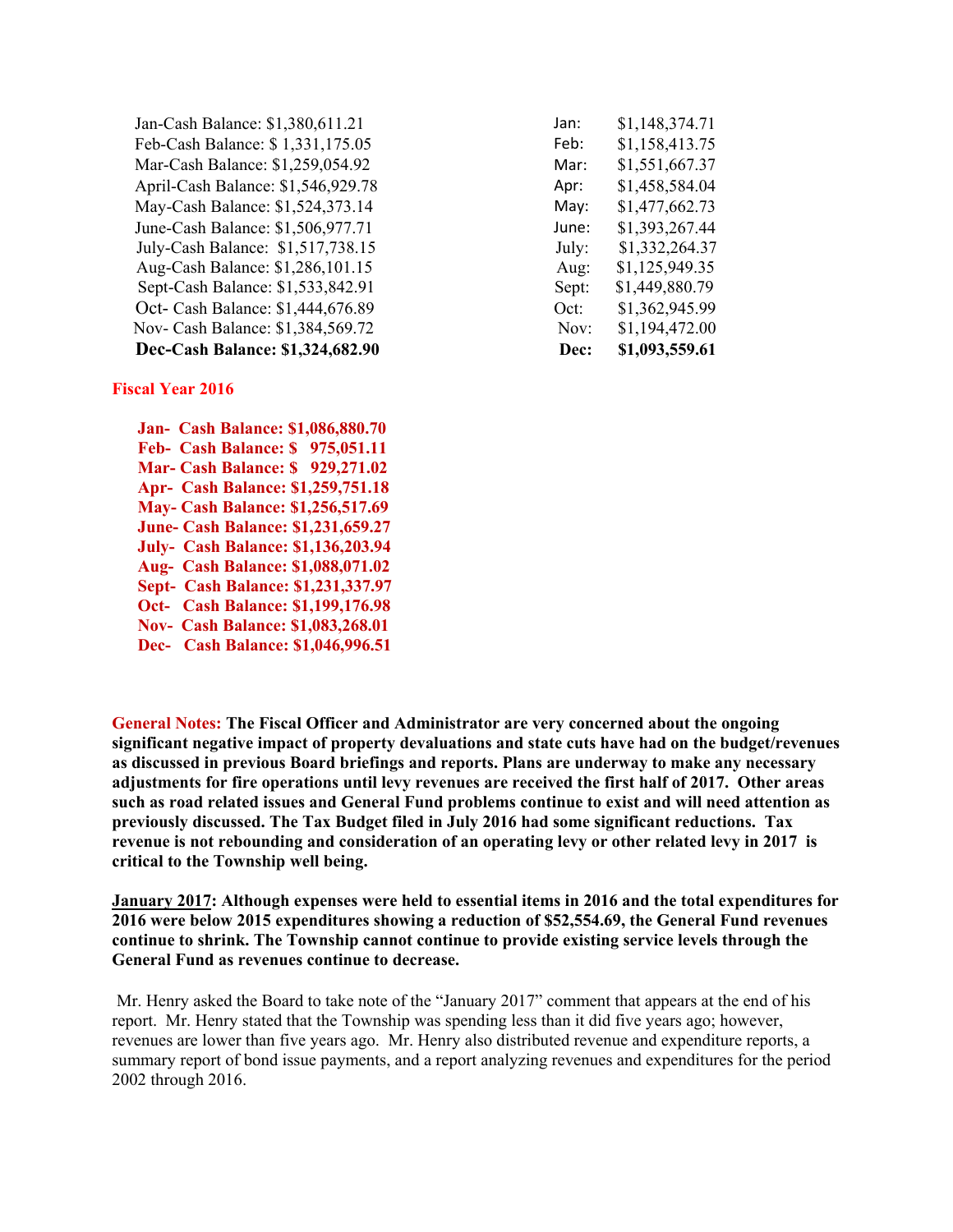### **Old Business**

*December 2016 Fire/EMS Run Data Summary:* Mr. Henry reported the average run time for the month was 11.13 minutes and that Saturdays were the busiest run days of the week. Mr. Henry noted that this average response time was a very good average rate and he also noted that problems continued with the dispatching of runs.

*Road Program 2017/Continued Discussion/Approve Resolution No. 14-17:* Mr. Henry reviewed the proposed 2017 Road Program with the Township's portion totaling \$181,780.14. Mr. Henry noted that the Township's proposed 2017 Road Program must be submitted to the Butler County Engineer's Office by February 1, 2017. Mr. Henry also noted that a fulltime position needed to be added in March with half of the cost for this position to be charged to the Road Fund and half charged to the Cemetery Fund.

*Other Old Business:* There was no Other Old Business to be reported.

### **New Business**

### **Resolution No. 05-17 (EMA Representative)**: *Be it Resolved*:

Moved by Mr. Johnson, seconded by Mr. Stitsinger, to approve the appointment of Mr. Larry Miller to the Butler County Emergency Management Agency Advisory Council for calendar year 2017. Upon roll call, all three Trustees voted yes.

### **Resolution No. 06-17 (Township Meetings and Special Events):** *Be it Resolved*:

Moved by Mr. Stitsinger, seconded by Mr. Johnson, to approve Resolution No.06-17 designating the regular monthly Hanover Township meetings to be held on the second Wednesday of each month to start at 6:00 P.M with the exception of the March meeting which will be held on March 15 and approving Township Special Events in accordance with the attached schedule. Upon roll call, all three Trustees voted yes.

### **Resolution No. 07-17 (Blanket Certificates):** *Be it Resolved*:

Moved by Mr. Miller, seconded by Mr. Johnson, to allow the Fiscal Officer to open blanket certificates at \$5000.00 each to provide for ongoing Township expenditures in 2017. Upon roll call, all three Trustees voted yes.

### **Resolution No. 8-17 (Purchase Orders):** *Be it Resolved*:

Moved by Mr. Johnson, seconded by Mr. Miller, to allow the Fiscal Officer to open Purchase Orders for Township expenditures in 2017. Upon roll call, all three Trustees voted yes.

### **Resolution No. 9-17 (Transfer of Funds and Balances**): *Be it Resolved*:

Moved by Mr. Miller, seconded by Mr. Johnson, to authorize the Fiscal Officer to transfer funds among line items within major Funds, not affecting total fund balances, to make required expenditures within proper accounting requirements. Upon roll call, all three Trustees voted yes.

## **Resolution No. 10-17 (Records Commission Committee):** *Be it Resolved***:**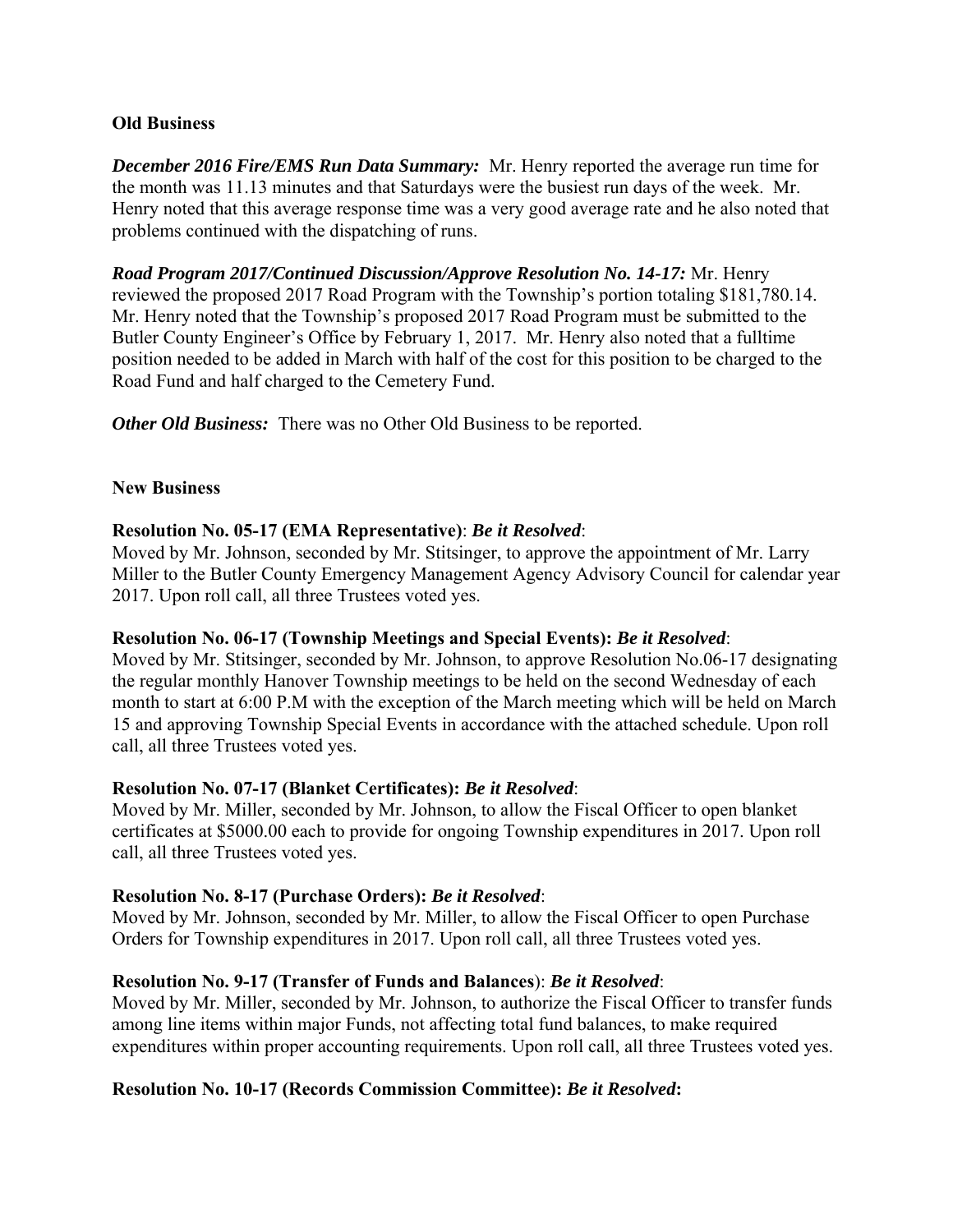**Motion**: Moved by Mr. Miller, seconded by Mr. Johnson, to establish a Records Commission Committee consisting of the Fiscal Officer (Gregory L. Sullivan) and the Board President. Upon roll call, all three Trustees voted yes.

As the Township's audio recording equipment and VHS tapes were becoming increasingly obsolete, and as the maintenance and storage of recordings was burdensome, and as there was no business need for audio recordings of Township Board meetings, Mr. Henry requested that the Board discontinue the practice of video/audio recording of the Township Board meetings as we have the actions covered by Township personnel. After some discussion, Mr. Miller made a **motion**, seconded by Mr. Johnson, to discontinue the practice of creating video/audio recordings of Township meetings and to direct the Records Commission Committee to amend the Township's Records Retention Schedule to reflect this change. Upon roll call, all three Trustees voted yes.

## **Resolution No. 11-17 (Mutual Aid Agreement for Milford Township):** *Be it Resolved*:

Moved by Mr. Johnson, seconded by Mr. Miller, to approve a mutual aid agreement with Milford Township and authorize payment in 2017 to Milford Township totaling \$400.00. Upon roll call, all three Trustees voted yes.

**Resolution No. 12-17 Volunteer Firefighter Dependents Fund Board Appointments:** Mr. Henry explained it was an annual requirement to appoint members to a Volunteer Firefighter Dependents Fund Board and certify the names of the members to the State Fire Marshal. After some discussion, Mr. Johnson made a **motion** to adopt Resolution No. 12-17 which was seconded by Mr. Miller. Upon roll call, all three Trustees voted yes.

### **Resolution No. 12-17**

## **Complying With ORC Sections 146.03 and 146.04 in Regard to the Volunteer Fire Fighter's Dependent Fund Board Elections and Certification of Form**

*Whereas*, Hanover Township has maintained a Fire Department consisting of volunteer fire fighters as defined under Ohio law; and

*Whereas*, annually a Volunteer Fire Fighter Board must be duly elected and certified to the State Fire Marshal, whose members serve a one year term commencing January 1, 2017 through December 31, 2017; and

*Whereas*, the Board consists of five members: two selected by the Board of Trustees, two selected by the Fire Department and one selected by the other four; and

### *Be it resolved by the Board of Township Trustees of Hanover Township Butler County, Ohio*

**Section I**. That the Board of Trustees elects Douglas L. Johnson and Gregory L. Sullivan.

**Section II**. That the Fire Department has elected Pat Miller and Jennifer Goble.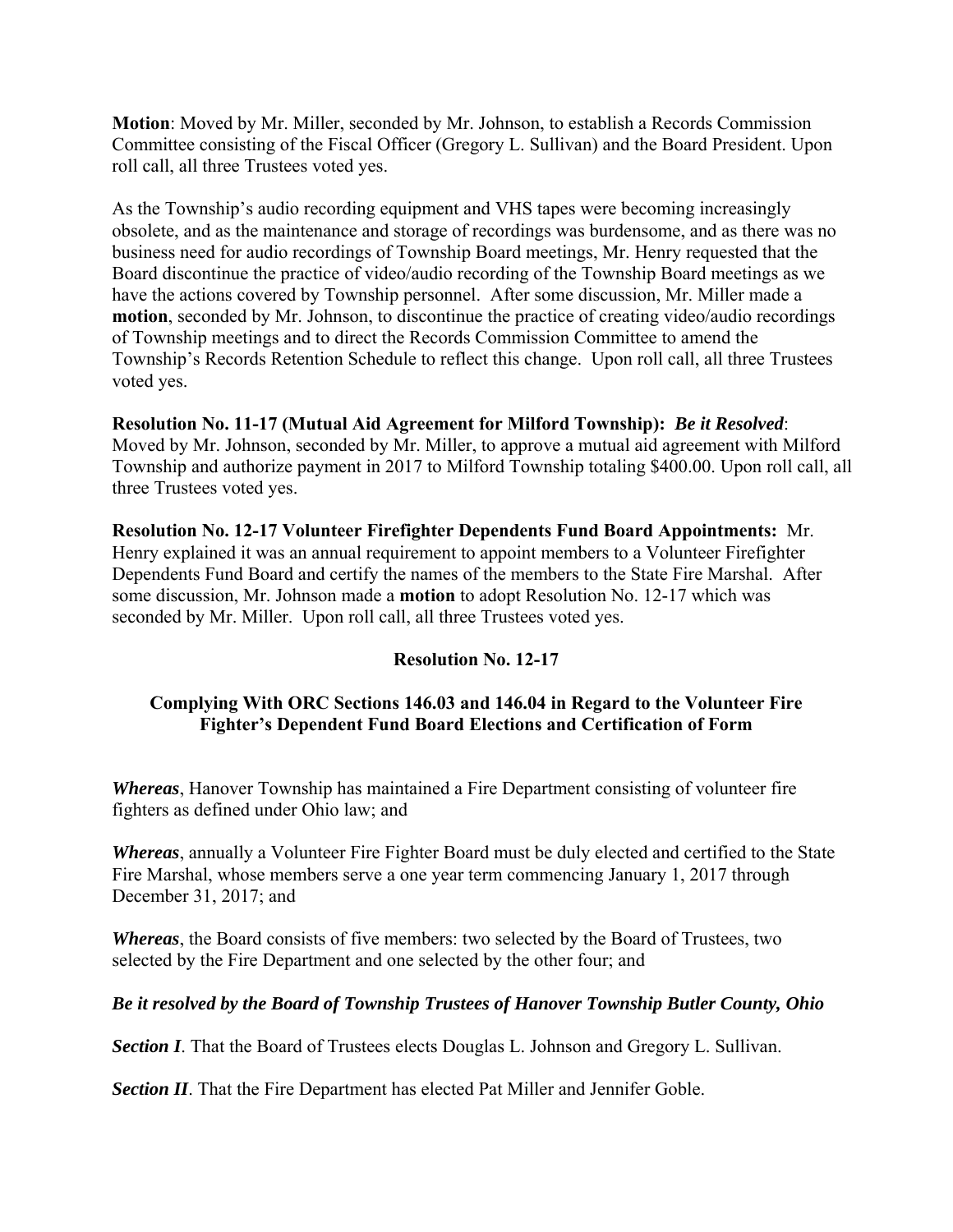**Section III.** Recognize that the four previously selected members elect Jeff Buddo to serve as the fifth board member.

The foregoing resolution was adopted in an open public meeting and is a reflection of the official action taken by the Board of Trustees of Hanover Township Butler County, Ohio on the 18<sup>th</sup> day of January 2017.

| <b>Board of Trustees</b>                                 | Vote | <b>Attest and Authenticate:</b>             |
|----------------------------------------------------------|------|---------------------------------------------|
| Fred J. Stitsinger<br>Douglas L. Johnson<br>Larry Miller |      | Gregory L. Sullivan<br>Fiscal Officer/Clerk |

\*The Board then noted the designation of Doug Johnson as the Chairperson and Gregory L. Sullivan as the Secretary of the Volunteer Fire Fighter Dependent Fund Board.

*Resolution No. 13-17 Cooperative Purchasing Program:* Mr. Henry explained that the Township must annually request to participate in the State's Cooperative Purchasing Program. After some discussion, Mr. Miller made a **motion** to adopt Resolution No. 13-17 which was seconded by Mr. Johnson. Upon roll call, all three Trustees voted yes.

## **Resolution No. 13-17**

## **Authorizing Hanover Township's Continued Annual Participation in the State of Ohio Cooperative Purchasing Program (Ohio Revised Code 125.04)**

*Whereas,* Ohio's Cooperative Purchasing Act (AM. Sub. H.B. No. 100 Eff. March 6,1986) provides the opportunity for local governmental jurisdictions to participate to participate in contracts distributed by the State of Ohio (DAS) for the purchase of supplies, services, equipment and certain materials; and

*Whereas*, Hanover Township has been an active participant in the program in achieving tax dollar savings and efficiencies and wishes to continue participation; and

### *Be it resolved by the Board of Township Trustees of Hanover Township Butler County, Ohio*

**Section I**. That Hanover Township requests participation in state contracts in which the Department of Administrative Services, Office of State Purchasing has entered into and the Office of Cooperative Purchasing has distributed for the purchase of supplies, services, equipment and certain other materials pursuant to Ohio Revised Code Section 124.04.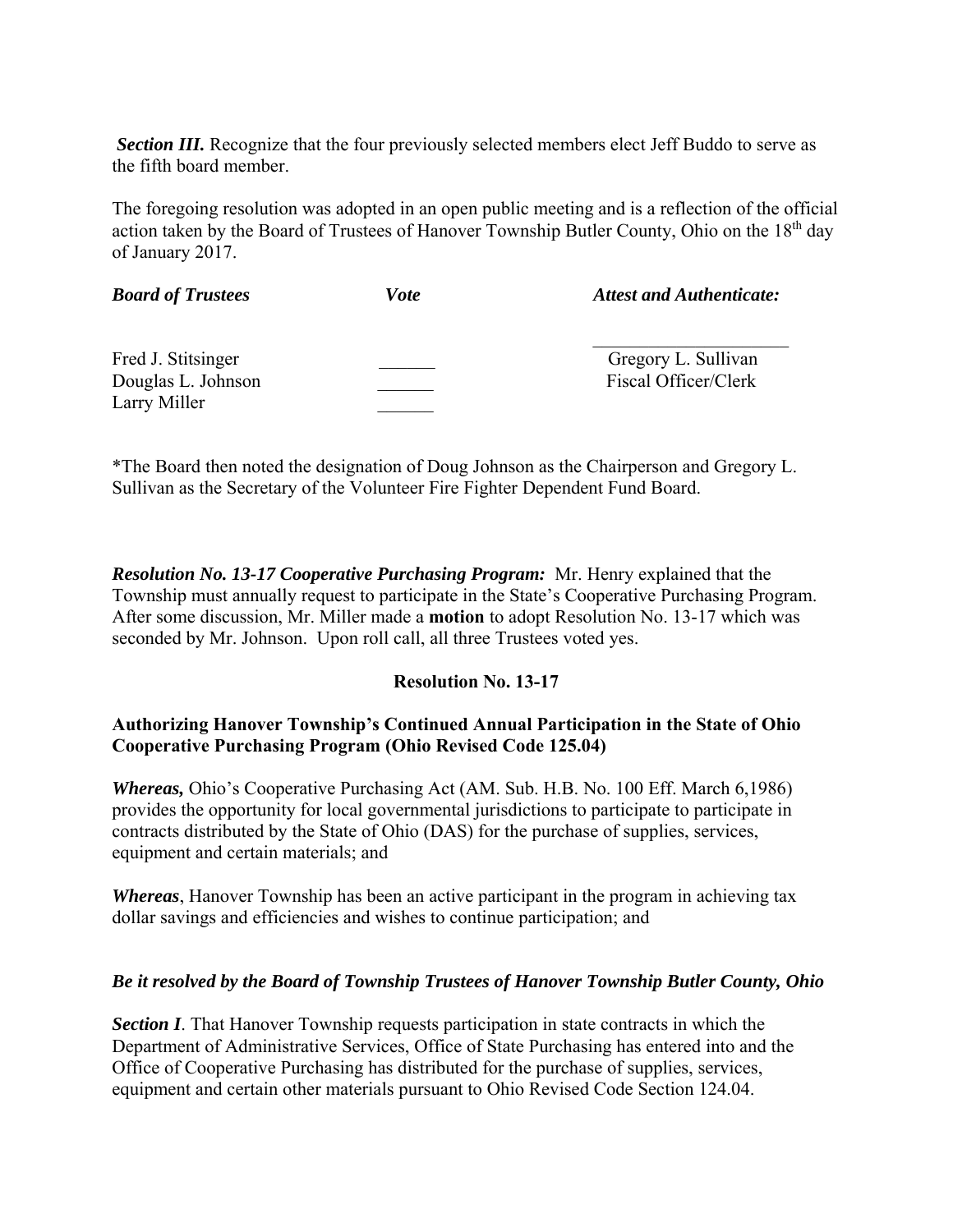**Section II**. That Hanover Township, through its designated officials, is hereby authorized to participate and agrees to be bound by all contract terms and conditions as the Department of Administrative Services, Office of Cooperative Purchasing, prescribes including payment of reasonable contract participation fees. Further, Hanover Township does hereby agree not to misuse such contracts or make disclosures related thereto for the purpose of avoiding the requirements of Section 125.04 of the Ohio Revised Code.

**Section III.** That the Fiscal Officer is hereby authorized to make payments to vendors directly as the result of purchasing any items in the aforementioned state contracts.

**Section IV.** That the Fiscal Officer and Township Administrator are hereby authorized to execute any documents related to the participation in the Cooperative Purchasing Program as specified.

The foregoing resolution was adopted in an open public meeting and is a reflection of the official action taken by the Board of Trustees of Hanover Township Butler County, Ohio on the 18<sup>th</sup> day of January 2017.

| <b>Board of Trustees</b>                                 | Vote | <b>Attest and Authentication:</b>           |
|----------------------------------------------------------|------|---------------------------------------------|
| Fred J. Stitsinger<br>Douglas L. Johnson<br>Larry Miller |      | Gregory L. Sullivan<br>Fiscal Officer/Clerk |

*Resolution No. 14-17 Approving 2017 Road Program for BCEO:* As this resolution was discussed under Old Business, Mr. Miller made a **motion** to adopt Resolution No. 14-17 which was seconded by Mr. Johnson. Upon roll call, all three Trustees voted yes.

### **Resolution No. 14-17**

## **Approving the 2017 Revised Resurfacing Program and Estimates for Hanover Township**

*Whereas*, Hanover Township works with the County Engineer's Office annually to cooperate with the county in the paving/road program; and

*Whereas*, the Township Trustees desire to participate in the 2017 Paving, Repair and Retrace Program with estimates provided by the County Engineer and new advice/information presented by the BCEO in November; and

*Whereas*, an attachment has been prepared labeled "Attachment-Resolution No. 14-17 which reflects the roads, special projects and related estimates approved by the Board of Trustees;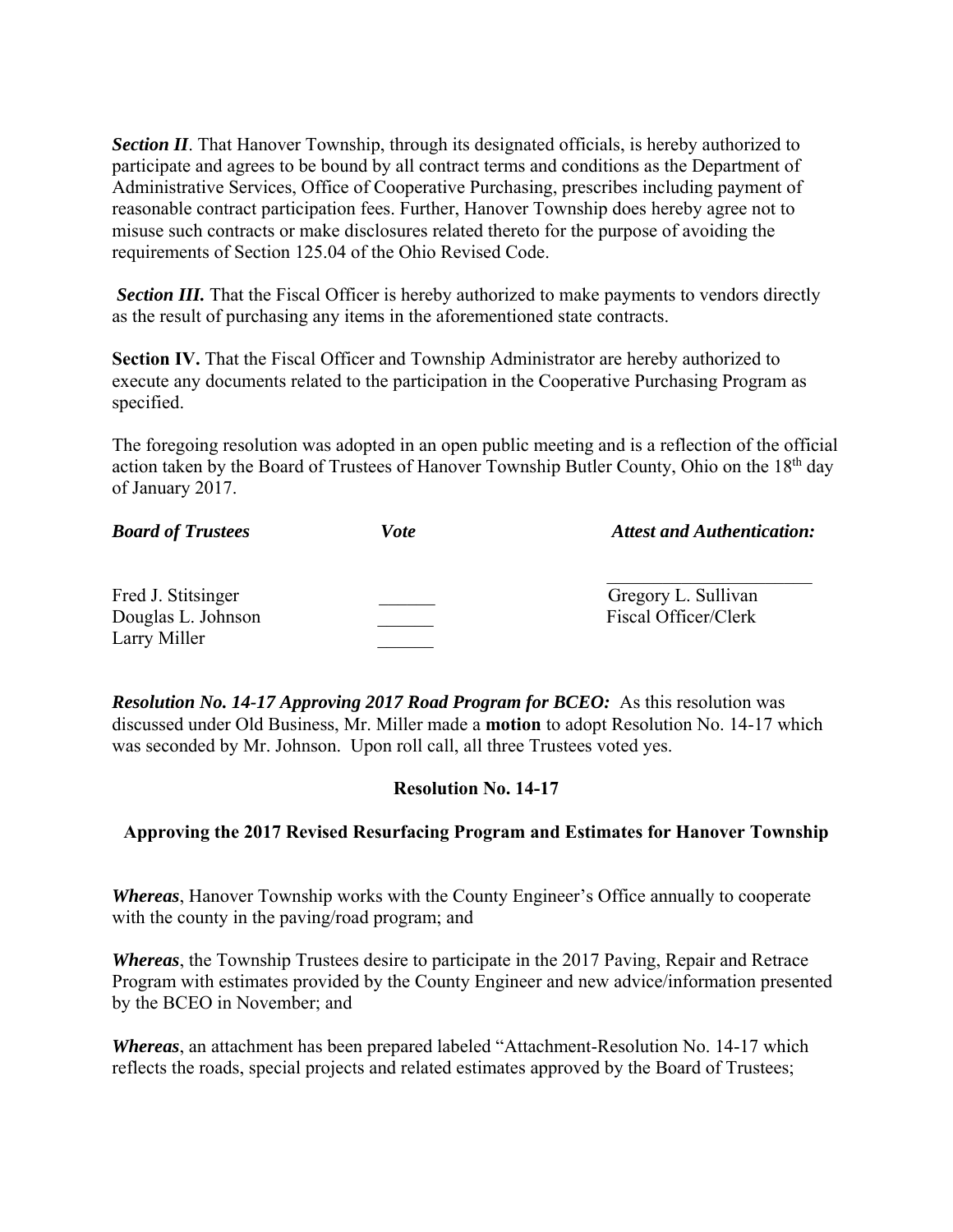### *Be it resolved by the Board of Township Trustees of Hanover Township Butler County, Ohio*

*Section I*. Resolution No. 14-17 is hereby approved authorizing the participation of Hanover Township in the 2017 Resurfacing and Repair Program through the Butler County Engineer's Office, taking advantage of economies of scale.

*Section II*. That the roads and estimates approved by the township are set forth in the attachment labeled "Attachment Resolution No. 14-17.

**Section III.** That this Resolution and attachment are to be delivered to the Butler County Engineer's Office prior to February 1, 2017.

The foregoing resolution was adopted in an open public meeting and is a reflection of the official action taken by the Board of Trustees of Hanover Township Butler County, Ohio on the 18th day of January 2017.

| <b>Board of Trustees</b>                                 | Vote | <b>Attest and Authentication:</b>           |
|----------------------------------------------------------|------|---------------------------------------------|
| Fred J. Stitsinger<br>Douglas L. Johnson<br>Larry Miller |      | Gregory L. Sullivan<br>Fiscal Officer/Clerk |

*Resolution No. 15-17 Necessity for Tax Levy:* Mr. Henry recommended passage of this resolution in order to begin preparations for the tax levy ballot issue in November. After some discussion, Mr. Johnson made a **motion** to adopt Resolution No. 15-17 which was seconded by Mr. Miller. Upon roll call, all three Trustees voted yes.

### **RESOLUTION NO. 15-17**

### **RESOLUTION OF THE BOARD OF TOWNSHIP TRUSTEES OF HANOVER TOWNSHIP, BUTLER COUNTY, OHIO, DECLARING THE NECESSITY FOR LEVY OF A TAX**

 WHEREAS, the amount of taxes which may be raised within the ten-mill limitation will be insufficient to provide an adequate amount for the necessary operating requirements of Hanover Township, Butler County, Ohio; and

WHEREAS, Ohio Revised Code § 5705.03 requires that a resolution declaring the necessity of levying a tax outside the ten-mill limitation must be passed and certified to the county auditor in order to permit a board of township trustees to consider the levy of such a tax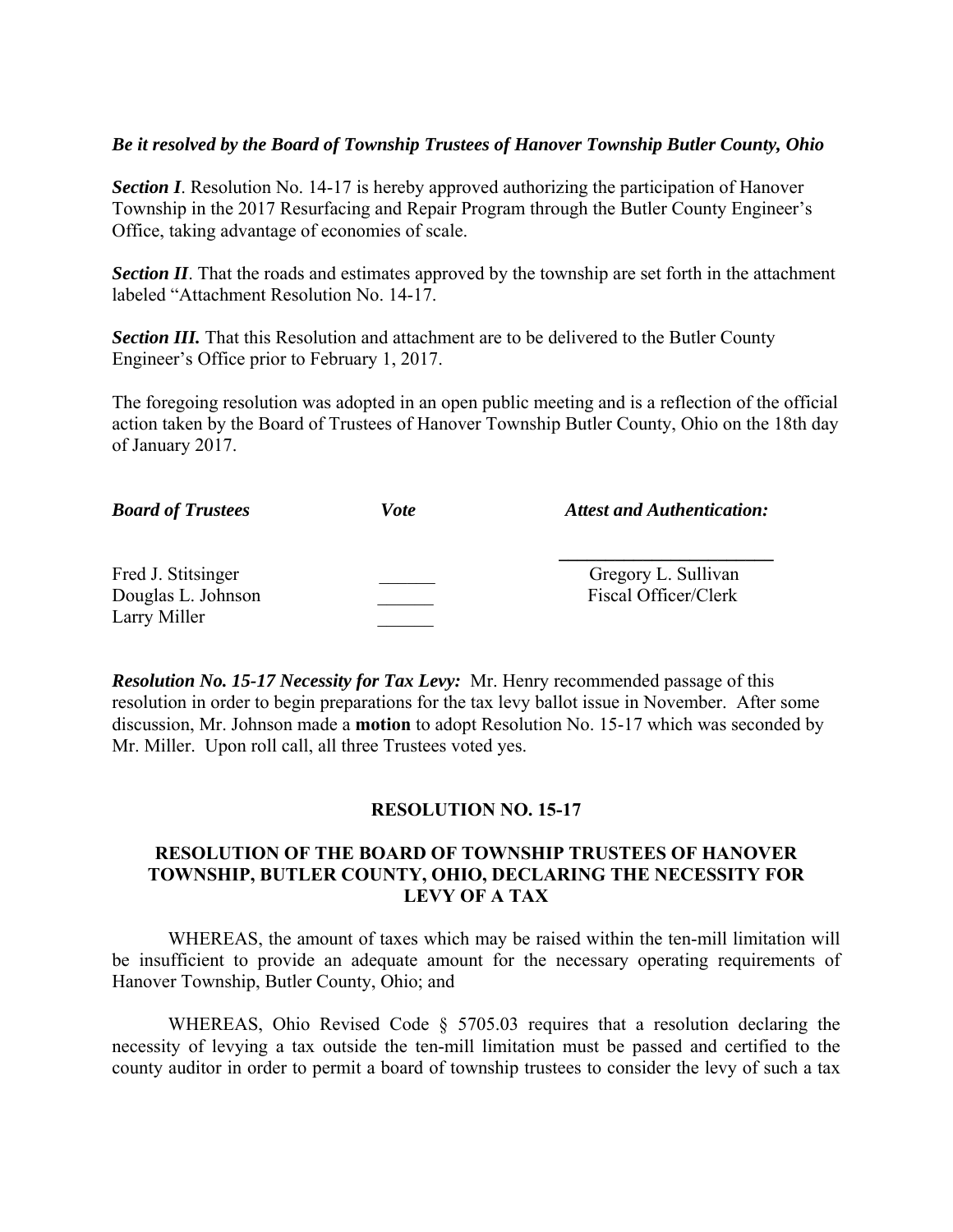and must request that the county auditor certify to the board of township trustees the total current tax valuation in the township and the dollar amount that would be generated by the tax;

 THEREFORE, BE IT RESOLVED by the Board of Township Trustees of Hanover Township, Butler County, Ohio, at least two-thirds of all members elected thereto concurring, that it is necessary to levy an additional tax to constitute a tax in excess of the ten-mill limitation for the benefit of Hanover Township, Butler County, Ohio, for the purpose of current expenses, as authorized by Ohio Revised Code § 5705.19(A), at a rate not exceeding one and seventy-five hundredths (1.75) mills for each one dollar of valuation, which amounts to seventeen and fivetenths cents (\$0.175) for each one hundred dollars of valuation; and

 BE IT FURTHER RESOLVED, that the tax levy is for tax years 2017, 2018, 2019, 2020, and 2021, first due in calendar year 2018, if approved by a majority of the electors voting thereon; and

 BE IT FURTHER RESOLVED, that the question of such tax levy shall be submitted to the electors within the unincorporated areas of Hanover Township, Butler County, Ohio, at the election to be held on November 7, 2017; and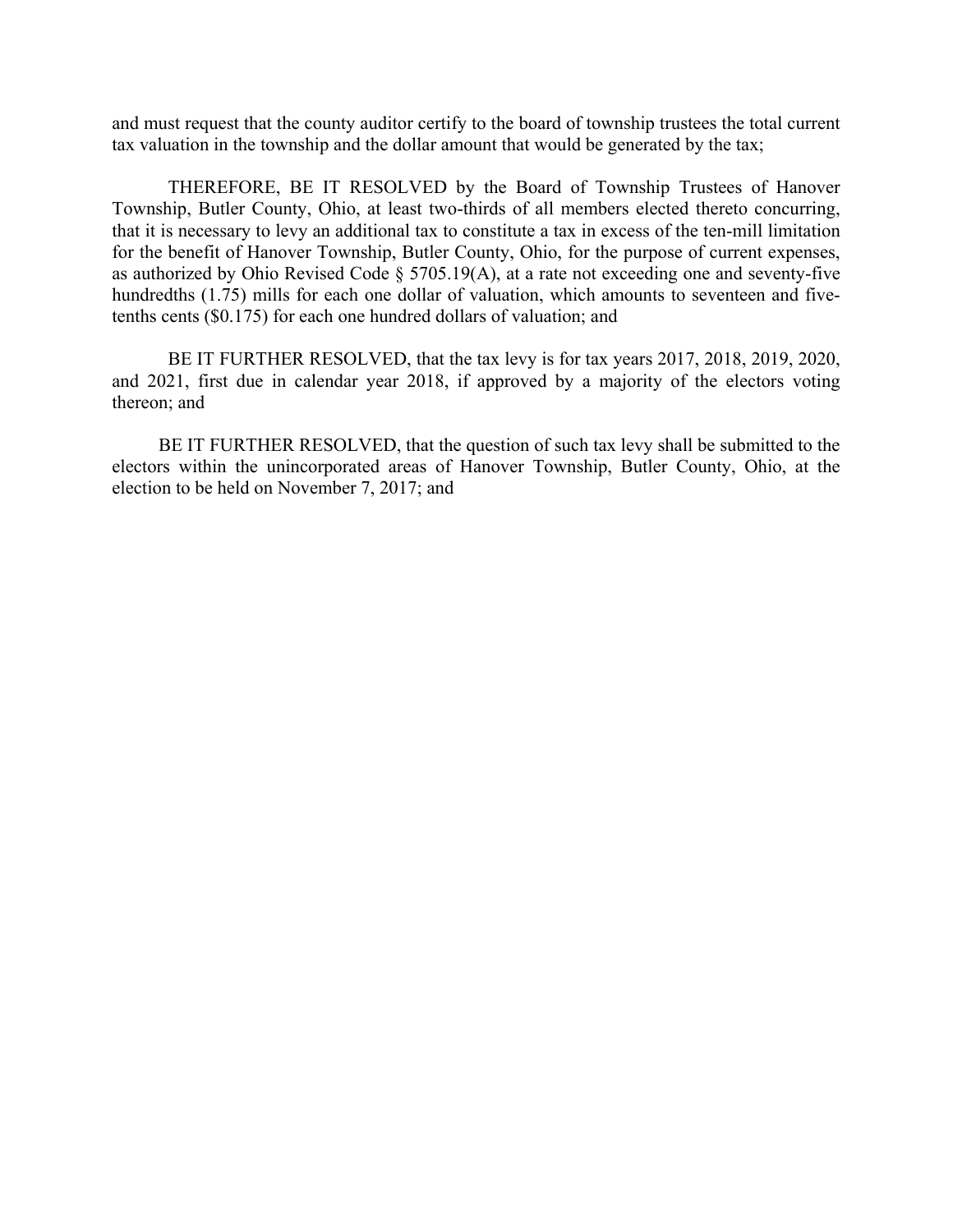BE IT FURTHER RESOLVED, that the Fiscal Officer is hereby directed to certify a copy of this resolution to the county auditor and to the board of elections of Butler County, Ohio; and

 BE IT FURTHER RESOLVED, that the Board of Township Trustees of Hanover Township, Butler County, Ohio, hereby requests that the Butler County Auditor certify to this Board the total current tax valuation of the unincorporated area of Hanover Township, Butler County, Ohio, and the dollar amount of revenue that would be generated by the tax levy if approved by the electors.

 Trustee \_\_\_\_\_\_\_\_\_\_ moved for the adoption of the foregoing resolution. Trustee seconded the motion, and upon call of the roll, the vote resulted as follows:

Trustee Stitsinger \_\_\_\_\_\_\_

Trustee Johnson \_\_\_\_\_\_\_

Trustee Miller \_\_\_\_\_\_\_

**The foregoing resolution was adopted in an open public meeting and is a reflection of the official action taken by the Board of Trustees of Hanover Township Butler County, Ohio on the 18th day of January 2017.** 

**Attest: \_\_\_\_\_\_\_\_\_\_\_\_\_\_\_\_\_\_\_\_\_\_\_\_\_\_\_\_\_** 

 **Gregory L. Sullivan Fiscal Officer/Clerk** 

*Resolution No. 16-17 Approve Amendment to County Communications Contract:* Mr. Henry explained that the Township entered into an agreement with the County in 2009 for public safety communications services and the purpose of this resolution was to approve amending the original agreement to cover additional equipment and updates that have been added to the communications system since the adoption of the original contract. Mr. Henry also noted that the County Prosecutor's Office recommended amending the contract. After some discussion, Mr. Miller made a **motion** to adopt Resolution No. 16-17 which was seconded by Mr. Johnson. Upon roll call, all three Trustees voted yes.

### **Resolution No. 16-17**

## **Approving an Amendment to the Participation Agreement Butler County Public Safety Communications**

*Whereas*, Hanover Township through Resolution No.39-09 agreed to participate in the Butler County Public Safety Communications System; and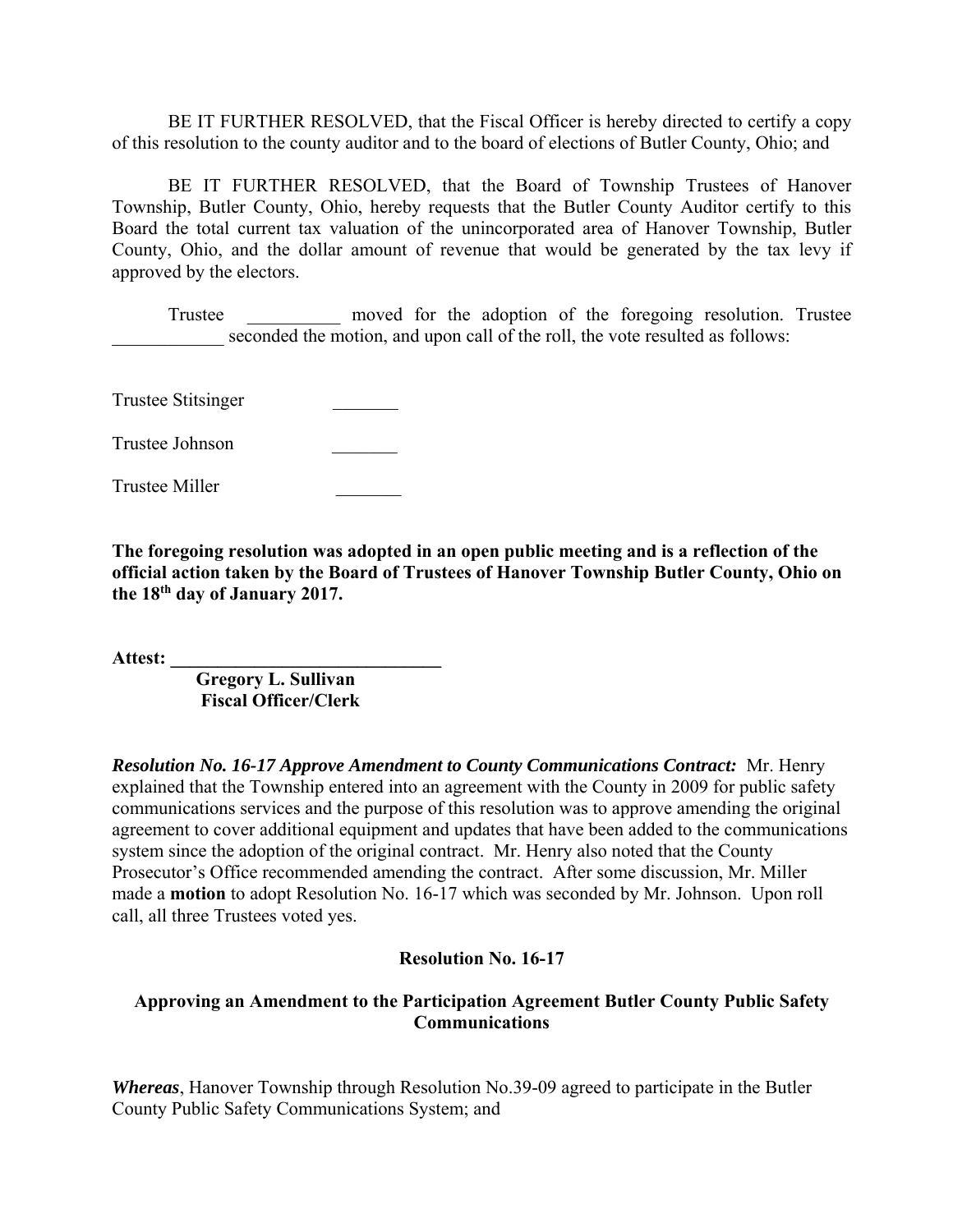*Whereas*, equipment provided and fee structure were set forth for each use by a political subdivision; and

*Whereas*, an amendment to that agreement has been submitted to reflect the acceptance of the Local Fire Station Alerting system placed at the Hanover Township Fire Station and the related maintenance costs which has been reviewed by the Butler County Prosecutor's Office;

## *Be it resolved by the Board of Township Trustees of Hanover Township Butler County, Ohio*

**Section I**. Resolution No. 16-17 is hereby approved authorizing the approval of the amendment to the Communications Participation Agreement as stated above and reflected in the attached pages for signature.

**Section II**. That Fiscal officer is authorized to pay the related maintenance fees as listed.

**Section III.** That this Resolution and signed attachment are to be delivered to the Butler County Commissioner's Office.

The foregoing resolution was adopted in an open public meeting and is a reflection of the official action taken by the Board of Trustees of Hanover Township Butler County, Ohio on the 18th day of January 2017.

| <b>Board of Trustees</b>                                 | Vote | <b>Attest and Authentication:</b>           |
|----------------------------------------------------------|------|---------------------------------------------|
| Fred J. Stitsinger<br>Douglas L. Johnson<br>Larry Miller |      | Gregory L. Sullivan<br>Fiscal Officer/Clerk |

*Resolution No. 17-17 Approve Amended Certificate of Resources 2017:* Mr. Henry explained that this resolution approves the estimated certificate of resources prepared by the Fiscal Officer and authorizes the Fiscal Officer to establish 2017 appropriations by fund and establish budgets based upon said projections of fund balances and anticipated revenues. After some discussion, Mr. Johnson made a **motion** to adopt Resolution No. 17-17 which was seconded by Mr. Miller. Upon roll call, all three Trustees voted yes.

## **Resolution No. 17-17**

**Accepting The Amounts, Rates and Projections of Revenue as Determined By The County Budget Commission and Fiscal Officer through The Amended Official Certificate of Estimated Resources for 2017 and Approving 2017 Fund Appropriations** 

*Whereas*, the Board of Trustees and Administration have been evaluating Hanover Township's finances and reviewed the proposed tax rates and levies based upon information from the County Budget Commission; and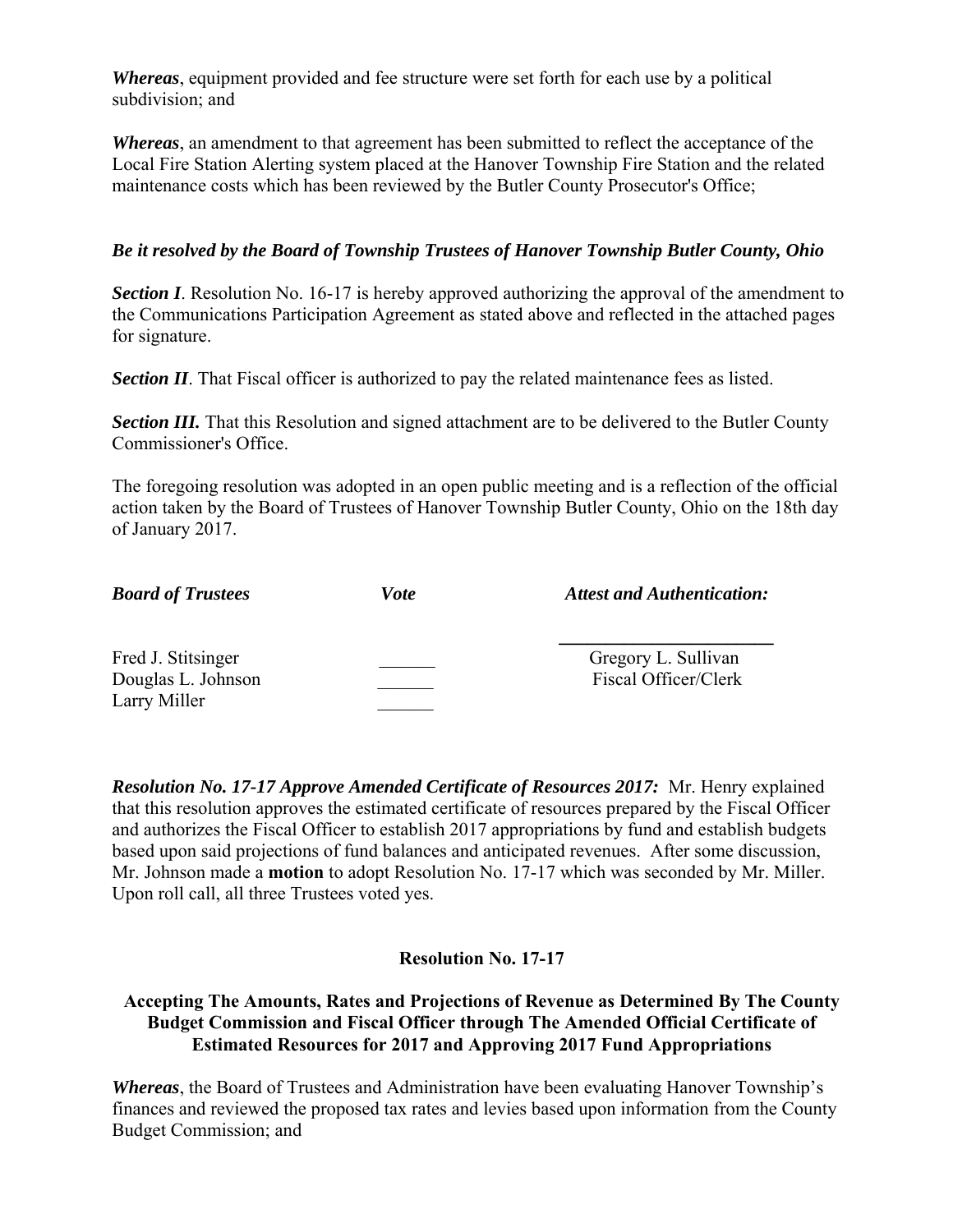*Whereas*, the Board of Trustees in accordance with provisions of the Ohio Revised Code (Sections 5705.34 and 5705.35) had previously adopted a Tax Budget for the next succeeding fiscal year commencing January 1, 2017; and,

Whereas, The Fiscal Officer is certifying to the County Budget Commission the 2017 Estimated Resources for Hanover Township totaling \$2,774,282.25, to be used as the basis for establishing Permanent Appropriations,

## *Be it resolved by the Board of Township Trustees of Hanover Township Butler County, Ohio*

**Section I.** That the Amended Official Certificate of Resources for Hanover Township as prepared by the Fiscal Officer for Fiscal Year 2017 totaling \$2,774,282.25 is hereby preliminarily approved (Reference ORC 5705.36) as reflected in the attachment herewith labeled "Attachment Resolution No. 17-17" for submission to the County Budget Commission.

**Section II.** That the Fiscal Officer is authorized to establish 2017 appropriations by fund and establish budgets based upon said projections of fund balances and anticipated revenues.

The foregoing resolution was adopted in an open public meeting and is a reflection of the official action taken by the Board of Trustees of Hanover Township Butler County, Ohio on the 18<sup>th</sup> day of January 2017.

| <b>Board of Trustees</b>                                 | Vote | <b>Attest and Authentication:</b>           |
|----------------------------------------------------------|------|---------------------------------------------|
| Fred J. Stitsinger<br>Douglas L. Johnson<br>Larry Miller |      | Gregory L. Sullivan<br>Fiscal Officer/Clerk |

*BWC Premiums 2017:* Mr. Henry provided a report on BWC invoicing procedures for 2017 premiums, noting that BWC had changed to prospective billing in 2016. Mr. Henry noted that the Township now pays BWC premiums on a monthly basis. Mr. Henry noted the Township's BWC premium costs continue to decrease as a result of employee safety efforts and claims monitoring.

*Motion – Accept OTARMA Grant – Fire Department Safety Equipment:* Mr. Henry reported that Hanover Township applied for a reimbursement safety equipment grant in the amount of \$500 for Fire Department turn-out gear in December 2016. This is the maximum grant amount permitted. For tracking and audit purposes, a motion is needed to accept receipt of the \$500 grant. **Motion** by Mr. Miller, seconded by Mr. Johnson, to accept \$500.00 for the Fire Department safety equipment from the Ohio Township Association Risk Management Authority as well as authorize expenditures associated therewith. After some discussion, a roll call vote was taken with all three Trustees voting yes.